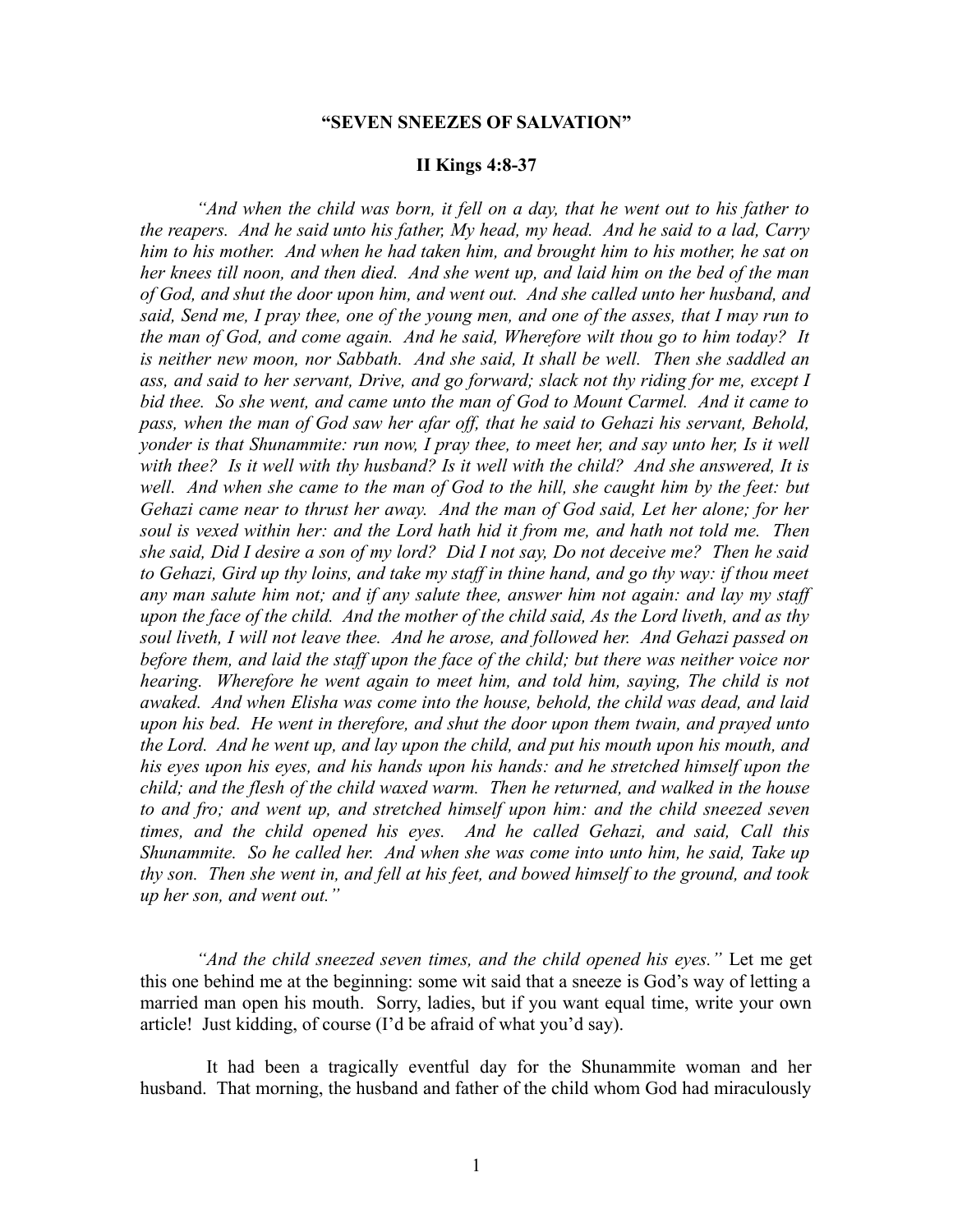given to the couple had lost the child to death, apparently a victim of sunstroke while visiting (possibly working with) his father in the harvest field. The young boy was carried back home by a servant, but after a time of being attended by his mother, he died at noon of that day. The mother carried him up to "the prophet's chamber" in their home, the room occupied by the prophet Elisha when he was in the community. There she "laid him on the bed of the man of God, and shut the door upon him, and went out." Then she rode to Mount Carmel on a donkey behind a household servant to find the prophet Elisha. After a series of maneuvers to respond to the situation, Elisha came to the Shunammite woman's home and "went in, and shut the door upon the two of them, and prayed unto the Lord." Elisha then stretched himself full-length over the lifeless body of the child, "and the flesh of the child waxed warm." After a brief interlude, Elisha repeated this action. Then the text says, "And the child sneezed seven times, and the child opened his eyes." Then Elisha called the boy's mother and delivered her son into her hands. "Then she went in, and fell at Elisha's feet, and bowed herself to the ground, and took up her son<sup>"</sup>

Elisha has been called "the prophet of resurrection" because of his personal enduement by God with the spiritual power to counteract death. At this point, as well as at several others, he is a type of Christ. As far as the Gospel record tells us, Jesus broke up every funeral he ever encountered. Three times, accounts are given of Jesus specifically raising individuals back to life after they had died. In each case, Jesus did a significant thing *after* the deliverance. He commanded that *food* be provided for the risen daughter of Jairus (Luke 8:41-42, 49-56); He commanded that the restored son of the widow of Nain be returned to the *fellowship* of his mother (Luke 7:11-15); and He commanded that Lazarus be *freed* from the graveclothes that had bound his dead body (John 11:1-44). The prerogative and power of resurrection belong only to Jesus Christ, but the "follow-up" of those He raises from the dead is the responsibility of His followers and friends. His friends and followers must provide proper spiritual *food*, personal spiritual *fellowship*, and practical and progressive spiritual *freedom* from the bondage of the flesh which had characterized his previous life.

In this study, we will focus on the symptoms of life revealed in the body of the child after the restoration to life had occurred. "And the child sneezed seven times, and the child opened his eyes." The title of the study is "The Seven Sneezes of Salvation." When a sinner is saved, Jesus said that he "passes from death into life" (John 5:24). And just as surely as there are symptoms of natural life in every living person, there are symptoms of spiritual life in every saved person. The three primary pictures of salvation which Jesus took from the physical world are *creation, birth* and *resurrection.* All three of these point to prerogatives and powers that belong only to God. God miraculously created the entire universe, God miraculously presides over every birth with His sponsoring plan and power, and God only can raise the dead.

The salvation of a sinner is pictured in the Bible as a resurrection from the dead (read Ephesians 1:19-2:1). The three resurrections performed by Jesus in the Gospels provide perfect pictures of this salvation. In our text, the first sign of life seen in the Shunnamite woman's son provides an excellent picture of the symptoms of salvation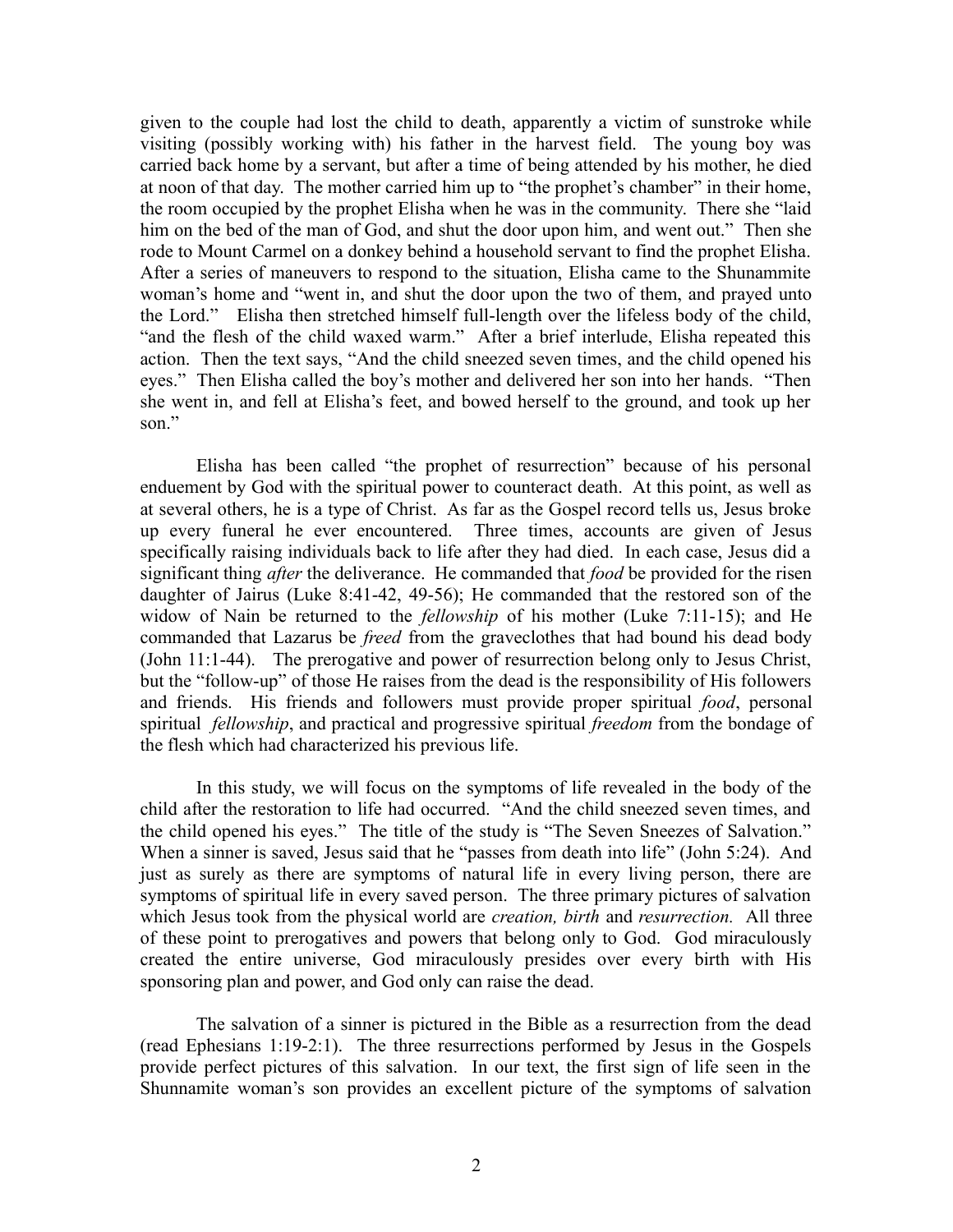which appear in saved people once they become *new creatures in Christ* (II Cor 5:17), are *born again* (I Pet 1:23), and are *raised from spiritual death to spiritual life* (Ephesians 2:1). Just as the boy sneezed seven times when life was restored, similar spiritual symptoms will occur when a person is truly saved. Let's examine some of these symptoms both generally and specifically.

## **I. SUDDEN**

First, note that the symptoms were *sudden.* The first of the seven sneezes occurred at one moment as the first symptom of restored life. The symptoms of life began to appear at one particular moment of time. Just as spiritual life *begins at one specific moment of time, at one point on the time-line* (the moment of the sinner's new birth, the moment of his spiritual but real resurrection from the dead), so also the *symptoms* of that life should begin to develop and reveal themselves at that point. The passage from spiritual death to spiritual life may be preceded by much preparation, but the event itself occurs in a moment – just like the fiat creation of God, or the birth of a child (the hospital reports the time to the minute), or the resurrection of a dead body back to life. And the symptoms which reveal the passing from death to life should begin to be in evidence immediately.

It might also be noted that the first symptoms of salvation might be *sensational* as well as sudden, though they might not necessarily be pleasant to observers who are nearby. To a child, it may be a mild displeasure to sneeze. Because I have three animals in my house, I sometimes break into morning fits of sneezing (sometimes up to twenty sneezes in succession), and the "fits" of sneezing are not very pleasant. Most of us would not prefer to sneeze seven times in succession. Furthermore, a succession of sneezes is not a favorite sound to those who are nearby. So veteran Christians must be very cautious as they appraise the symptoms of salvation in a newborn believer. Everything may not be at once pleasant when a person is saved. There may be explosions and abrupt upheavals, but they point to life in the one who exhibits them.

#### **II. SIMPLE**

Second, the symptoms were *simple.* And the symptoms of Divine salvation are very simple. The sneezes of the Shunnamite woman's son were very simple evidences of life, and the symptoms which first appear in evidence of Divine salvation are clear but very simple.

Nothing is less planned and less full of thought than a sneeze. A sneeze may be faked, but a faked sneeze is easily detectable. Nothing is more involuntary than a sneeze. It is generally true that human beings don't sneeze because they want to but because they can't prevent it. No classes of instruction, no tutoring, no education is necessary to induce a sneeze; indeed, they can't! Infant babies and senile human beings both sneeze. The illiterate and the educated both sneeze. The untaught as well as philosophers and theologians sneeze.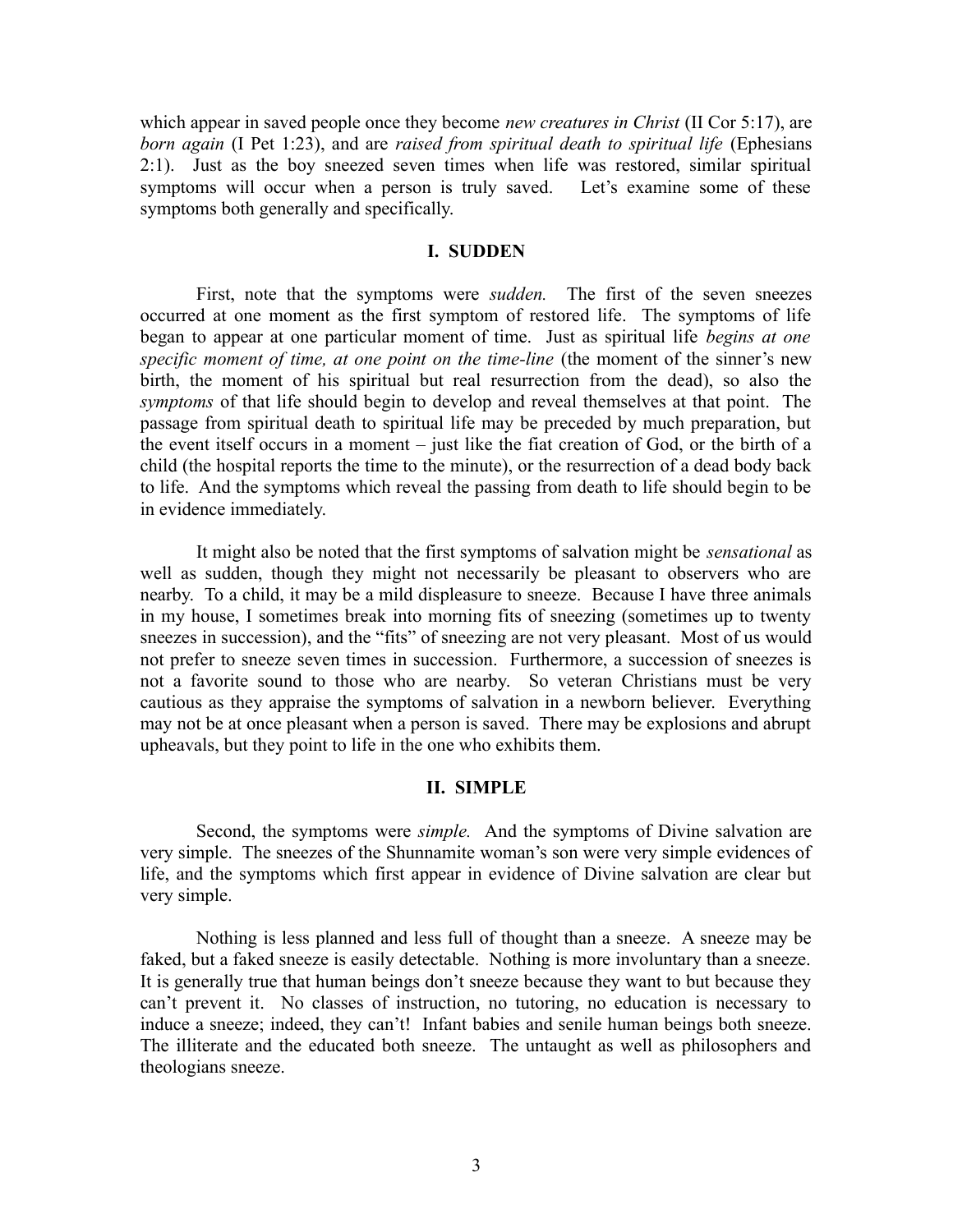In our story, Elisha required no further evidence of life than a sneeze. The boy was not expected to repeat a verse of Scripture or a Psalm. He wasn't asked to demonstrate life by a one-mile hike, or by climbing a tree, or by singing a song. Elisha only saw an elementary sign, but it was quite enough to demonstrate the presence of life. A sneeze is not an articulate expression, and the vitality it reveals is totally untrained, but it is a spontaneous sign of life.

# **III. SURE**

Third, the symptoms of Divine salvation are *sure.* A sneeze is not self-caused or self-induced. In fact, it could never be said to be sure if you wait on a sneeze that you arrange! A sneeze is enticed by other factors. And the symptoms of Divine salvation are sure for the very reason that they are not self-produced. Many of the artificial "signs of life" are self-produced, but not the real symptoms of real salvation. No human being can fabricate his own birth – or the symptoms of his birth. These symptoms automatically attend the birth. Corpses simply don't show signs of life. Cadavers don't sneeze, or walk or talk. Dead bodies don't laugh or celebrate -- or sneeze. A sneezing body has life, and the sneeze is a sure sign of that life.

The Shunnamite woman's dead son might have been cosmetically cleansed and dressed in his best suit of clothes. He might have been surrounded by arrangements of bright and beautiful flowers. Makeup might have been put on his cheeks until they showed the imitation of a healthy blush. However, neither Elisha, the boy's mother or father, or the community would have been satisfied. A dressed-up corpse is still a corpse! A beflowered corpse is still a corpse! A made-up corpse is still a corpse! The boy must show a sign of life for them to be favorably impressed and satisfied. *And nothing could have been more convincing and conclusive as a sign of life than a sneeze!* And even if wishful thinking made the observer think he heard a slight sneeze, there was no mistaking a succession of seven sneezes. The symptoms were sure.

## **IV. STEADY, SUCCESSIVE – and SEVERAL**

Finally, the symptoms of life in our story were *steady* and *successive –* and there were *several* of them. There were seven sneezes, and they apparently occurred in rather quick succession. The sneezes were successive and steady, and there were several of them.

The sneezes were so consistent that they may have sounded monotonous. One sneeze followed another and there was no other sign or sound from the boy. Sneezes and nothing else! But I am sure that Elisha did not complain; he was only too glad to give full attention to all of the boy's sneezes. He was happy to hear and see the signs of life. The child lived! Even so, much of the talk of newborn believers is consistent and "monotonous," but if the observer has been longing to see dead sinners come to life in Christ, he will never complain about the abrupt, spasmodic and explosive signs of new life.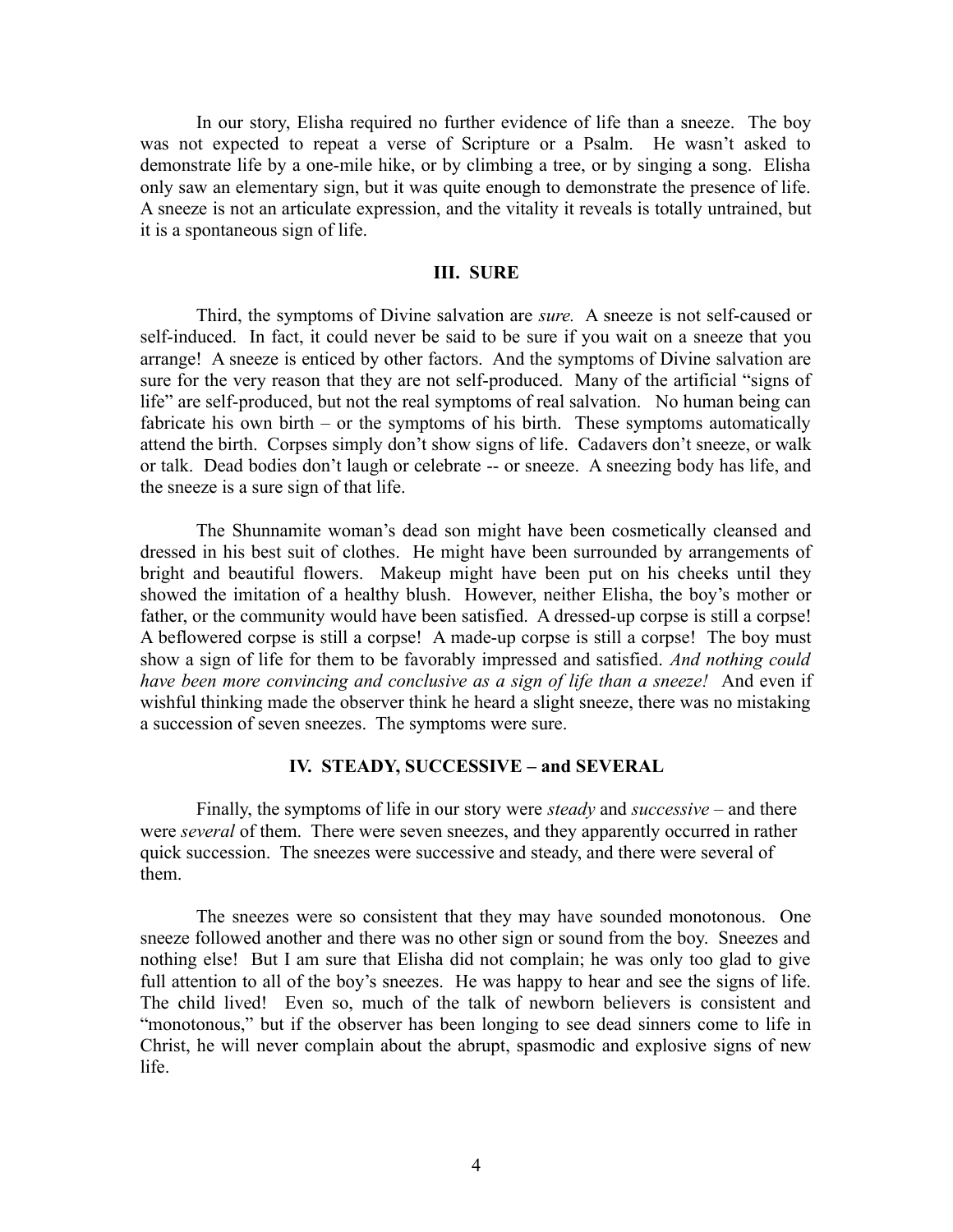If a veteran Christian is seeking enlightenment on the doctrine of propitiation, or strong expository teaching of the Bible, or great interest and variety of revelation, he would not want to see and hear the steady symptomatic signs of salvation in a newborn Christian. This is one of the great problems in every fellowship of believers. Many veteran Christians want their own needs met, and cannot defer to the tastes and needs of newborn Christians. Newborns don't communicate articulately and they are usually difficult to understand. Great patience is required to assist them. Every veteran Christian should tune himself to cheerfully look for the symptoms of salvation in new Christians and to honor them with full assistance as they grow. What a joy it is to trace the work of the Spirit in the abrupt symptoms of the new birth in new believers! When veterans cannot adapt themselves to the needs of newborns, God is not likely to give many newborns to that church.

In a "Family Circle" cartoon, little Jeffy sneezed with the typical "Ahchoo!" sound. His mother gave the typical blessing, "God bless you." Jeffy sneezed again, this time with a bit more emphasis. She repeated, "God bless you." Jeffy repeated the sneeze several more times, with each "AH -- CHOO" more exaggerated than the one before. Each time, his mother said, "GOD BLESS YOU!" with emphasis equal to his. Finally, his mother said, "Jeffy, aren't you overdoing it?" Jeffy replied, "Mommy, I just wanted to be REALLY blessed!" Jeffy's succession of "sneezes" was designed to invoke real blessings, but the boy's sneezes in our story *revealed a real blessing – a resurrection from the dead!* 

Remember that there were *several – seven, to be exact,* sneezes. So let me be specific. Let me mention some seven symptoms that will sooner or later follow the salvation of a newborn believer. You might choose to revise the list and both of us might be correct, because there are many symptoms of salvation. I have just selected seven from my own experience and understanding. If you want a technical study based on the one "salvation symptom" book, the book of First John, your study would be rewarded. But I have devised a list based on observation, revelation and experience. Here, finally, is a possible list of "seven salvation sneezes."

1. The first sneeze might be called CHRISTIAN CONFESSION at CONVERSION. See Matthew 10:32 and Romans 10:9. This confession of Christ at salvation is the beginning of a lifestyle, not a one-time or occasional confession. The confession is both silent (by baptism and lifestyle) and spoken (the regular testimony of the saved person to others). The silent confession of Christian baptism is soon behind the new Christian, but what it represents should be relived in his mind, his heart, his experience and his expression as long as he lives. He is now dead to his past, his "old man" is buried with Christ and this is pictured in his baptism, he is spiritually (but actually, really, and vitally) risen from the dead, and he has a new life in Christ which is to increasingly dominate the rest of his life. While the silent confession of baptism occurs only once at the beginning of his new life, the spoken confession of Christ should fill his heart, his mind, *and his lips* every day of his life.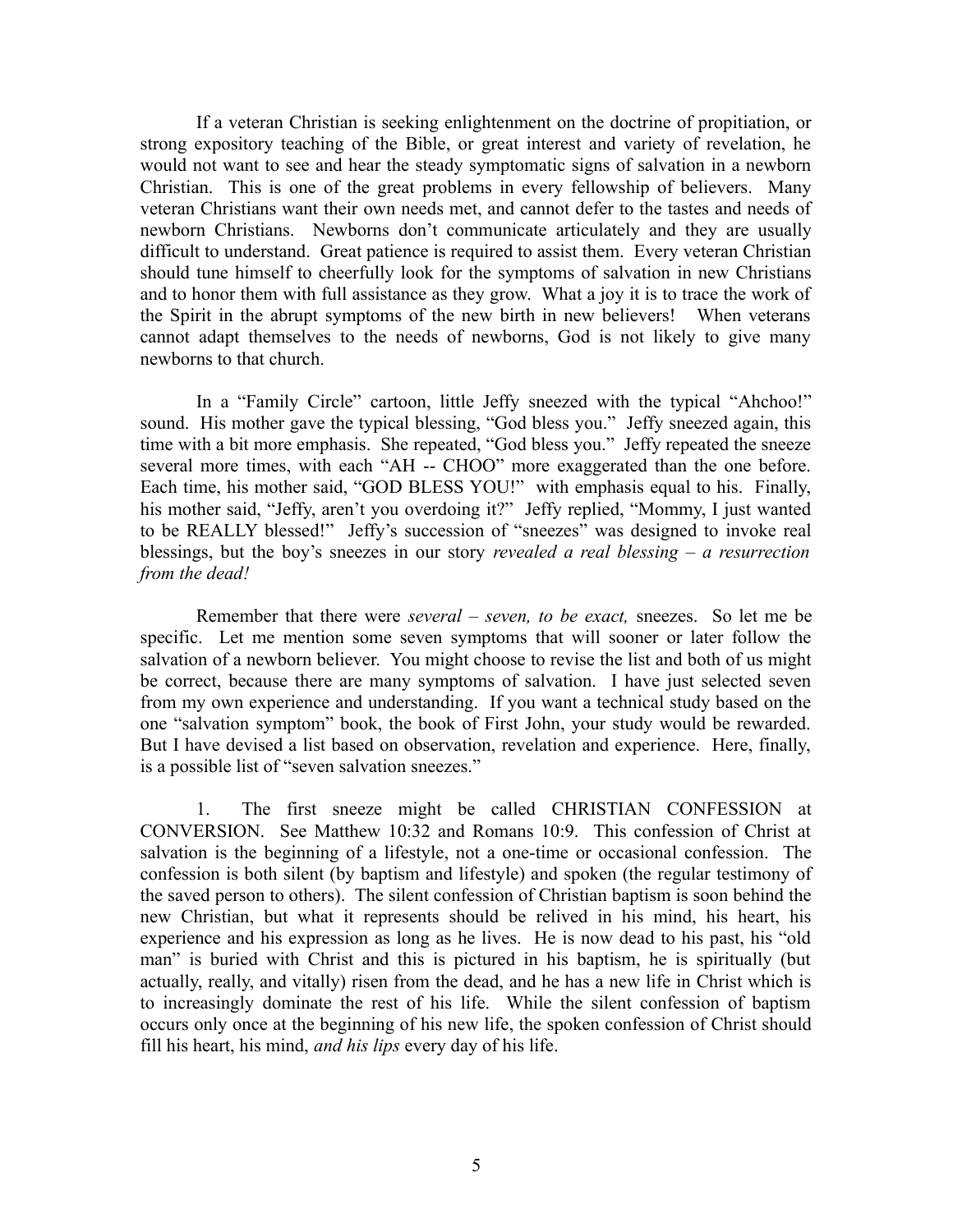2. The second symptomatic sneeze is the CHRISTIAN CHARACTER of the CONVERT. See II Corinthians 5:17. Every statement about salvation in the New Testament suggests or says that salvation involves a total change of life and character. Without a transformation of inner character, Divine salvation has not occurred.

3. The third sneeze is a continuing symptom. It could be called CHRISTIAN CONTINUATION in the established COURSE. See I John 2:19, which clearly says that a true Christian will "stay the course," even if he has temporarily lapses.

4. The fourth sneeze is the CHRISTIAN CHOICE of COMPANIONS. We all know the adage that "birds of a feather flock together," and that adage is true. Moral character gravitates to its own kind. If the person is Godless, he gravitates to those who are ungodly. If he is Godly, he gravitates to believers like himself. Negatively, the Bible says that "evil companions corrupt good manners." And the reverse is true – Godly companions enhance Godly character and Godly conduct. A newborn Christian tends to gravitate to other born-agains.

5. The fifth sneeze is the CHRISTIAN CONTRIBUTION of CURRENCY. A newborn believer is immediately infected with the generosity and love of Jesus Christ. I began to tithe the week I was saved – and as far as I remember, nobody mentioned or explained tithing to me at that time. A generosity filled my spirit which certainly had not been there previously. You see, I believe in *"purse-onal" salvation!* Jesus said, "Where your treasure is, there will your heart be also." Let the nerve from your heart to your wallet be sanctified, and your whole life tends to fall under the blessing! Salvation begins the process of delivering the believer from being a *greedy getter* to becoming a *gracious giver.* 

6. A sixth sneeze that might accompany salvation (Hebrews 6:9) is CHRISTIAN CONQUEST in the time of CRISIS. A Christian might rock and reel under the impact of adversity, but he will recover with a stronger faith than he had when the storm of adversity came. One wise veteran believer said, "God made this old world precarious so that we wouldn't find our security here." A person who has really been born again will reveal the authenticity of his birth by "drawing closer Home" when adversity strikes. He will "use the darkness to see the stars," even if he trembles violently when the darkness engulfs him.

7. The final sneeze I mention is the practice of CHRISTIAN COMPASSION in our CONCERN for others. Conversion always floods the heart with compassion for others. It always inclines the spirit to sympathize with those who are needy or lost. See I John 3:14, where love for others is revealed as a symptom of salvation.

These, then, are seven specific sneezes that attend Christian salvation. Let me conclude with a few final words to the "mother" and the "family" when a child comes from death to life.